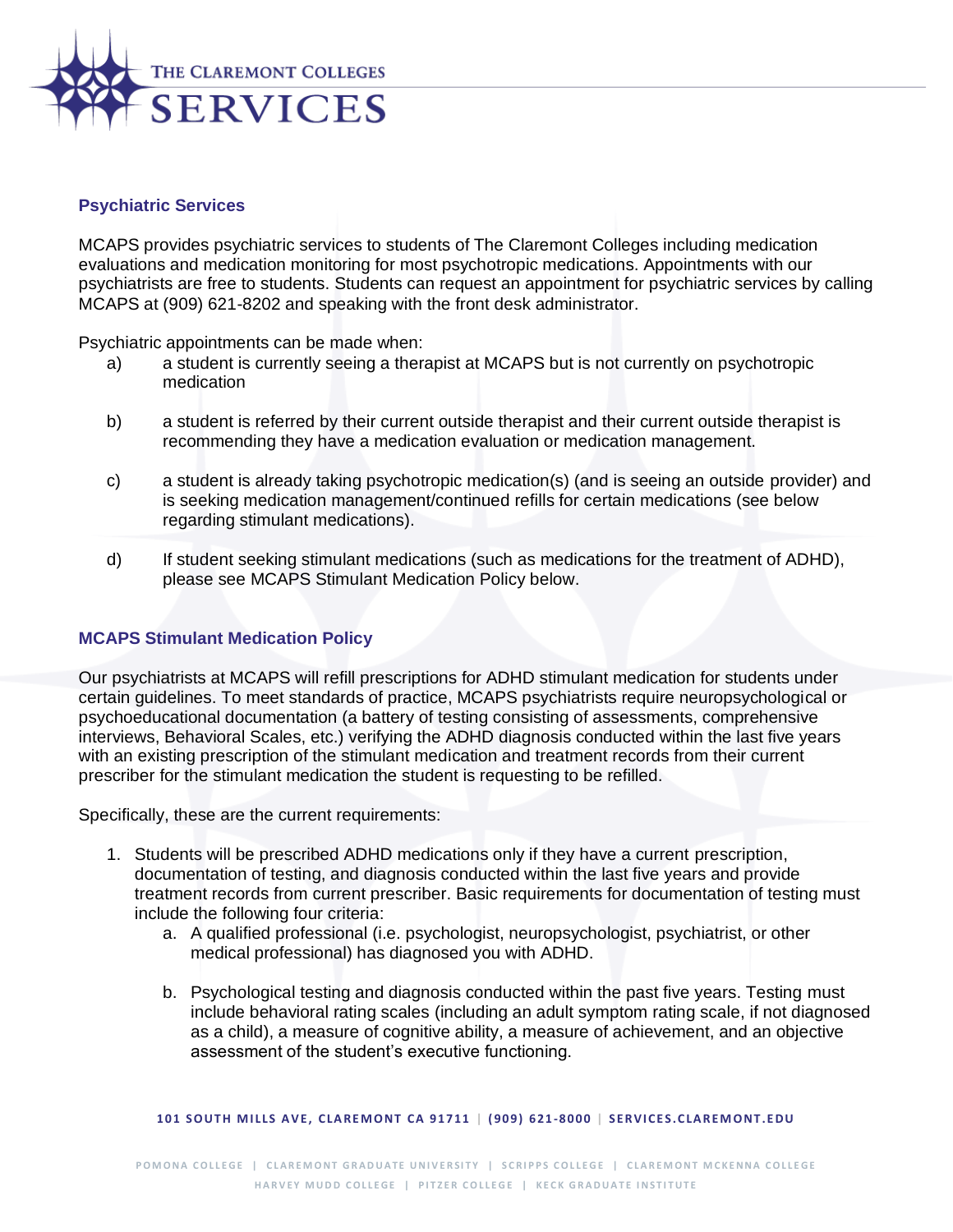

- c. Thorough history of client's difficulties including: age of onset of symptoms, any previous treatment or interventions, settings where the individual struggles, and functional impairments.
- d. Interview and/or assessment materials provided by a secondary source regarding client's symptoms. This could include: parents, teachers, significant others, friends, or any other individual who is close to the client.
- 2. Students must have a current/existing prescription; MCAPS psychiatrists will not provide initial prescriptions for ADHD medications.
	- a. To confirm an existing prescription and medication treatment history, students must sign a release form for their previous prescriber (Psychiatrist/General Partitioner) and have their previous prescriber send documentation of treatment records including, a full treatment summary or, at the very least, notes of the initial appointment and last appointment visit.
- 3. If a student sees the psychiatrist for an initial appointment at MCAPS and requests a stimulant medication refill and continued monitoring, they will be asked to provide MCAPS a copy of their documentation of treatment and current prescription.
	- a. The student can directly provide that information to MCAPS
	- b. The student can request assistance from MCAPS staff in obtaining existing documentation from a previous clinician, by signing a Release of Information Form.
- 4. If a student does not have recent documentation of testing and diagnosis of ADHD (within the last five years) and a current prescription (with documentation from current prescriber) for ADHD medication, they will be referred to a psychiatrist in the community for ADHD medication prescriptions and follow-up appointments. Some referral names from the community are provided below.
- 5. A student may choose to return to see the MCAPS psychiatrist after obtaining the necessary documentation and current prescription.
- 6. The documentation will be kept in the client's chart.

As mentioned above (item 4) if a student does not have the required documentation as defined above, they will be referred to a psychiatrist in the community for ADHD medication prescriptions and follow-up appointments. The locations and telephone numbers of psychiatrists in the local area are as follows:

| Foothill Psychological Services, 954 W. Foothill Blvd., Ste. A, Upland (3.3)<br>miles) | 909-946-4222 |
|----------------------------------------------------------------------------------------|--------------|
| Inland Psychiatric Medical Group, 540 Baseline Rd. Ste. 3, Claremont (2.1<br>miles)    | 909-625-7175 |
| Mental Wellness Partners, 820 N. Mountain Ave., Ste 215, Upland (2.9 miles)            | 909-920-5150 |
| Mountain View Behavioral Health, 585 N. Mountain Ave., Suite B, Upland (2.6)<br>miles) | 909-931-3388 |
| Chino Valley Community Health Center, 13193 Central Ave., Suite 200, Chino<br>(7.7mi)  | 909-921-9111 |
| Sensible Care, 505 N. Tustin Ave., Suite 150, Santa Ana (32.3 miles)                   | 800-801-9833 |